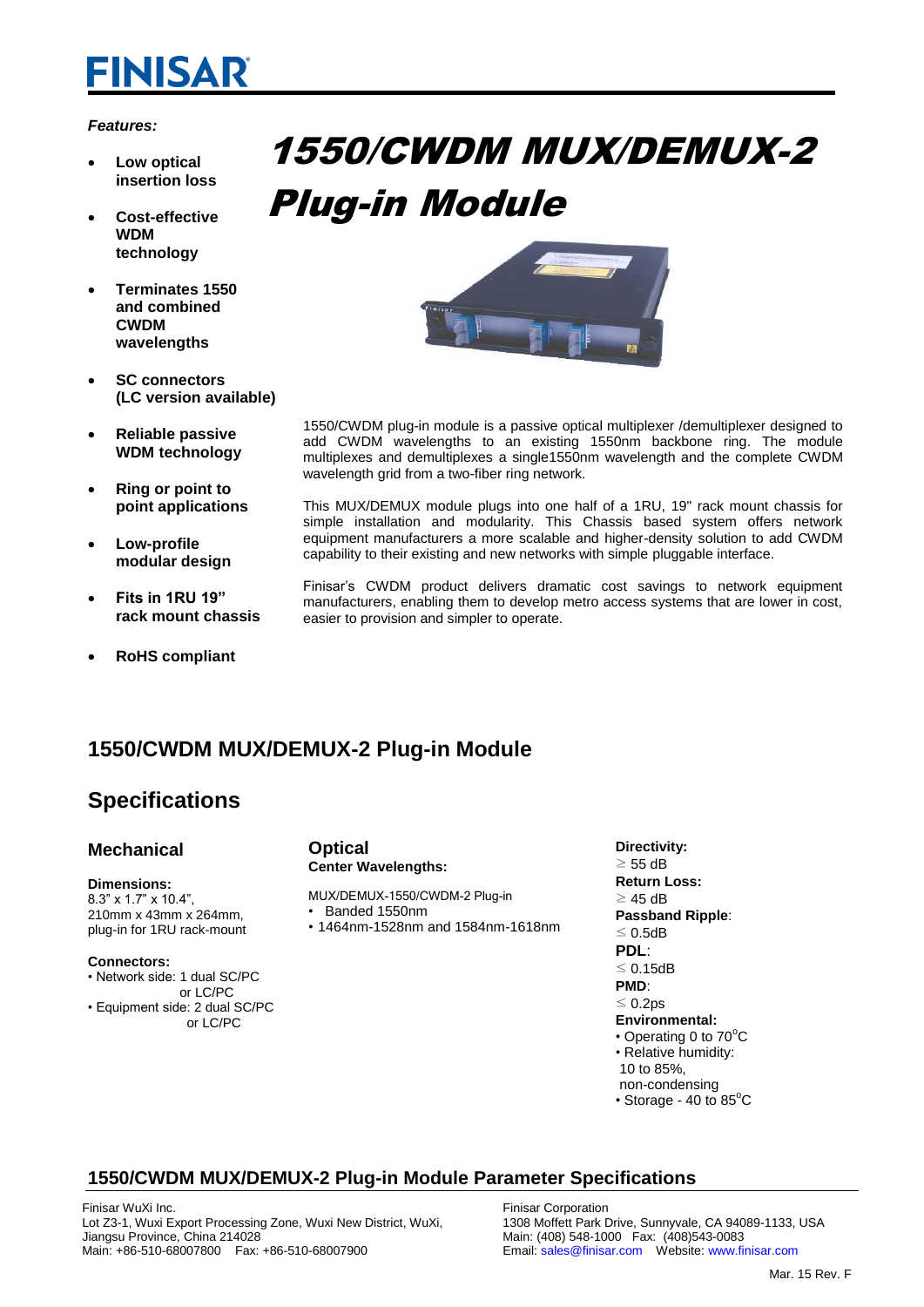# **FINISAR**

#### **1550 Port** Passband Max Insertion Loss (dB) Min Isolation (dB) Mux Demux Mux Demux +/-25nm 0.9 0.9 30 30  **Combined CWDM port** Passband Max Insertion Loss (dB) Min Isolation (dB)<br>Mux Demux Mux Demu Mux Demux Mux Demux 1464nm -1518nm & 1584nm -1618nm 0.7 0.7 15 15

 **Note:** Connector loss included

### **Front Panel**



**Dimensions** (Unit: inch)



## **Ordering Information**

**Part Number Description**

FWSF-M/D-1550/CWDM-2 1550/CWDM MUX/DEMUX-2 Plug-in Module for FWSF-CHASSIS-2, SC connectors FWSF-M/D-1550/CWDM-2-LC 1550/CWDM MUX/DEMUX-2 Plug-in Module for FWSF-CHASSIS-2, LC connectors